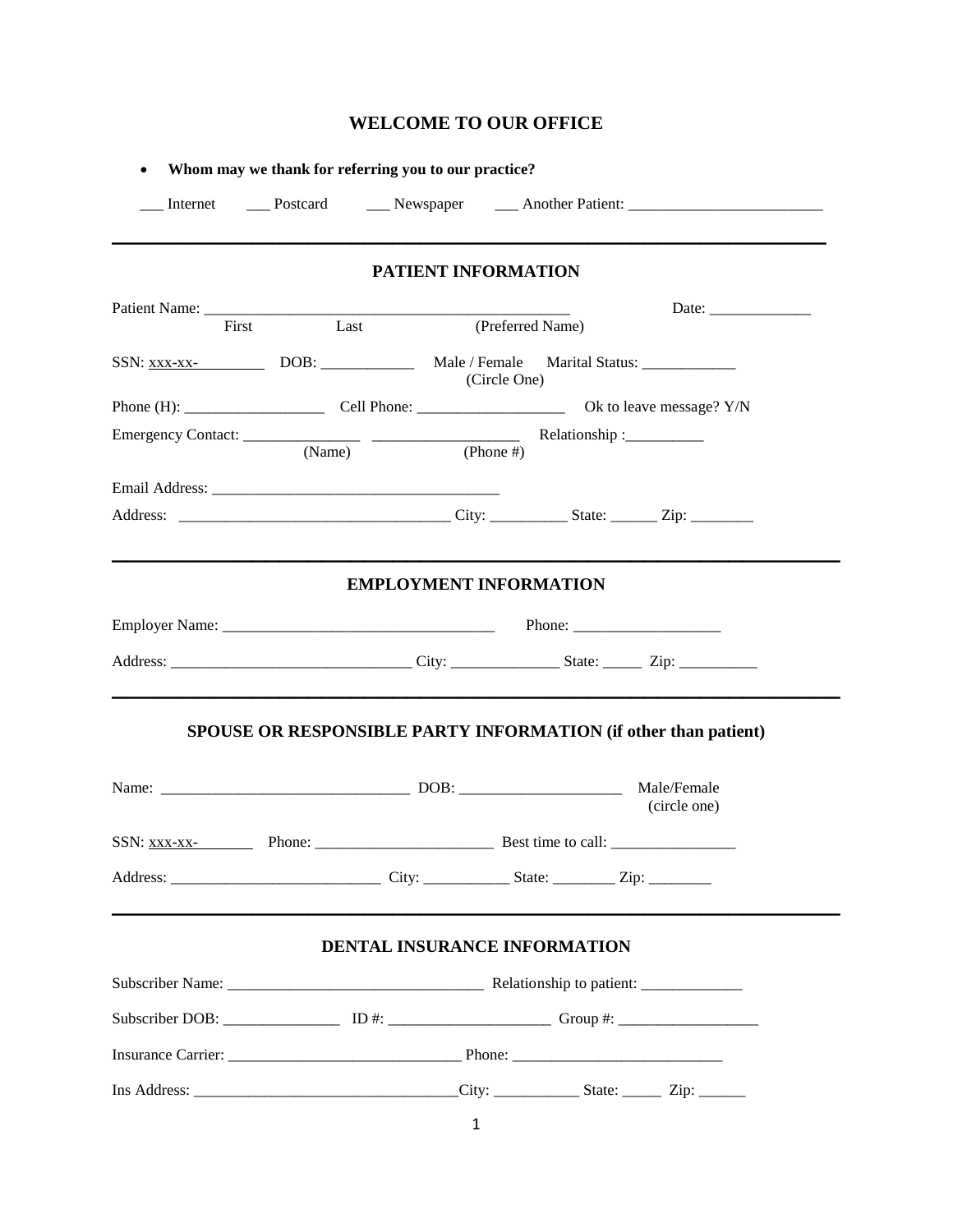# **FINANCIAL AGREEMENT**

**In order to avoid any misunderstanding regarding our financial policy, it is necessary for you to read and sign this document before treatment.**

**DENTAL INSURANCE**: As a courtesy, we will gladly file your claims provided you agree to the following:

• You must provide us with an insurance card and all the information necessary to verify your coverage and file your claim

• Your insurance policy is a contract between you, your employer and the insurance company. We are NOT a party to that contract.

• If we are not a preferred provider of your insurance you are responsible for our fees and not what your insurance company allows or considers "usual, customary and reasonable" fees. We will be happy to provide a dental claim to expedite your reimbursement.

• Although we may estimate your insurance benefits we are not responsible for their accuracy. Receiving our services indicates your acceptance of responsibility to pay regardless of your estimate.

• All charges not paid by your insurance company are your responsibility regardless of the reason for nonpayment. If your insurance fails to pay within 60 days, you will be responsible for the balance on your account.

• Not all the services we provide are covered benefits. Benefits differ by plan. Fees for non-covered services along with deductibles and copayments are due at time of service.

**PATIENTS WITHOUT INSURANCE COVERAGE**: We provide written estimate of fees, and payment is expected at each visit for services rendered.

**PAYMENT POLICY**: We accept cash, personal checks and credit cards. If a check is used it must be the patient's account and signed by the patient. Third party checks are not accepted.

**RETURNED CHECKS**: A \$75.00 charge will be applied when a check is returned by the bank. Non-payment checks not reconciled will be sent to the State Attorney's office.

**CANCELLATION POLICY**: A fee of \$100.00 will be applied if an appointment is cancelled or broken without a **24 hour notice**. We reserve the right not to make future appointments if this occurs more than twice. This fee is subject to change without notice.

**RECORD COPIES**: A nominal fee (as noted by the Florida Dental Practice Act) of \$20.00 for copies of all radiographs and \$10.00 for the first 10 pages of clinical notes is due. Our office has 30 days to release all necessary information.

#### *I have read, understand and agree to this financial policy.*

\_\_\_\_\_\_\_\_\_\_\_\_\_\_\_\_\_\_\_\_\_\_\_\_\_\_\_\_\_\_\_\_\_\_\_\_\_\_\_\_\_\_\_\_\_\_\_\_\_\_\_\_\_\_\_\_\_\_\_\_\_\_\_\_\_\_\_\_\_\_\_\_\_\_\_\_\_\_\_\_\_\_\_\_\_\_\_\_\_\_\_\_\_\_ (Patient signature) (Printed name) (Date) \_\_\_\_\_\_\_\_\_\_\_\_\_\_\_\_\_\_\_\_\_\_\_\_\_\_\_\_\_\_\_\_\_\_\_\_\_\_\_\_\_\_\_\_\_\_\_\_\_\_\_\_\_\_\_\_\_\_\_\_\_\_\_\_\_\_\_\_\_\_\_\_\_\_\_\_\_\_\_\_\_\_\_\_\_\_\_\_\_\_\_\_\_\_ (Responsible party signature) (Printed name) (Date)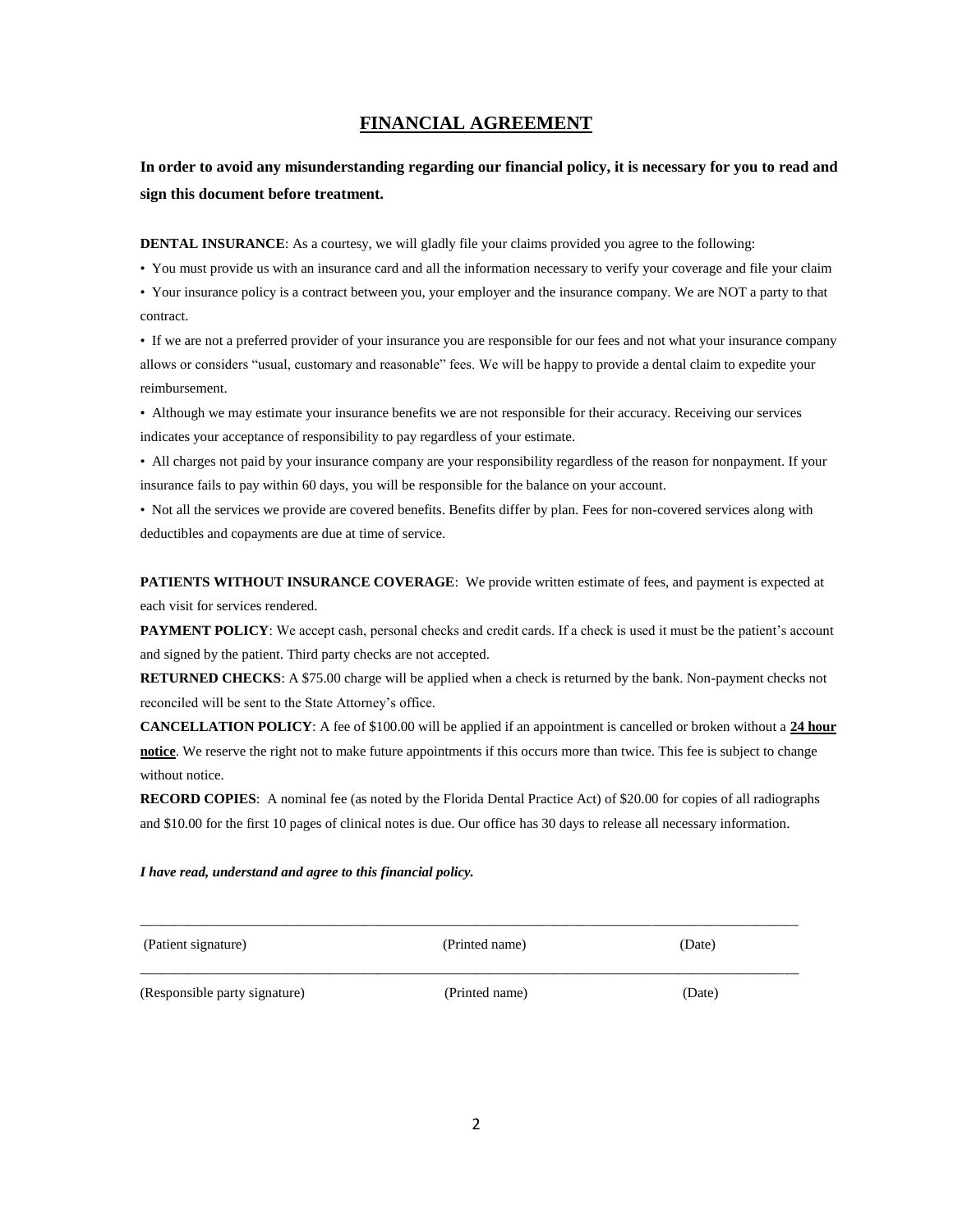# **CONSENT FOR SERVICES**

Patients who carry dental insurance that our office is not contracted with, understand that all dental services rendered are charged directly to the patient and that he or she is personally responsible for payment on all dental services. This office will help prepare the patients' insurance forms. However, this dental office cannot render services on the assumptions that our charges will be paid by an insurance company.

In consideration for the professional services rendered to me, or at my request, by the Doctor, I agree to pay the cost of services at the time rendered.

I grant my permission to you or your assignee; to telephone me at home or at my work to discuss matters related to this form. (Please check mark the following):

### **Telephone me at:**

- 1. Home \_\_\_\_\_\_
- 2. Cell Phone
- 3. Work \_\_\_\_\_\_

### **Write me via:**

- 1. Cell Phone Text Message \_\_\_\_\_
- 2. Email \_\_\_\_\_

**I give permission to leave voice messages**: (Please check mark the following):

- 1. Cell Phone Message \_\_\_\_\_
- 2. Home Phone Message

I have read the above conditions of treatment and payment and agree to their content.

I have read and understand the "Notice of Privacy Practice for Protected Health Information" document. If desired I understand that I can have a copy for my records.

**Name**:\_\_\_\_\_\_\_\_\_\_\_\_\_\_\_\_\_\_\_\_\_\_\_\_\_\_\_\_\_\_\_\_\_\_\_\_\_\_\_\_\_\_\_\_\_ **Date**: \_\_\_\_\_\_\_\_\_\_\_\_\_\_\_\_\_\_\_\_\_\_

(SIGNATURE OF PATIENT OR GUARDIAN/ RESPONSIBLE PARTY)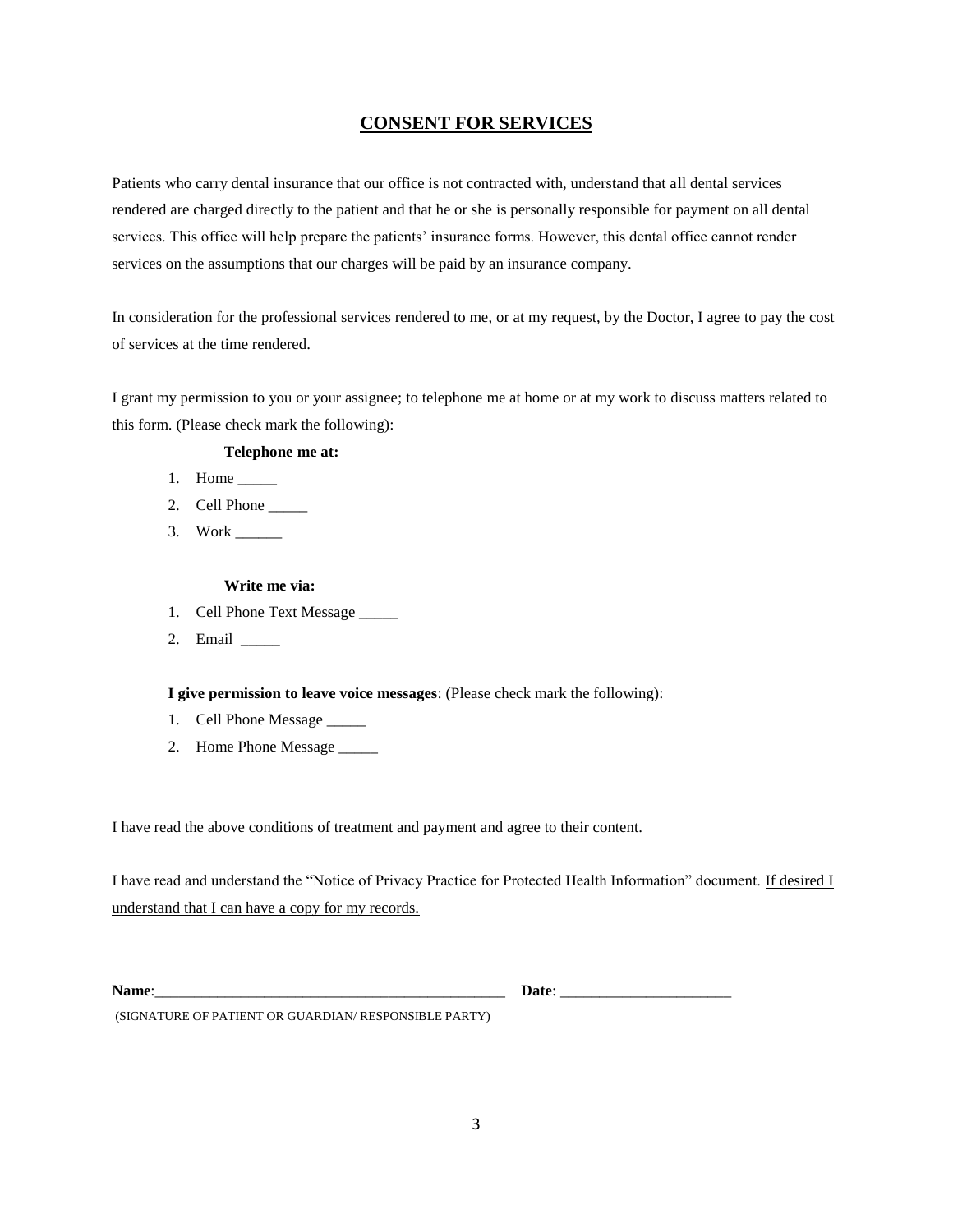Name:\_\_\_\_\_\_\_\_\_\_\_\_\_\_\_\_\_\_\_\_\_\_\_

# **HEALTH INFORMATION**

\_\_\_\_\_\_\_\_\_\_\_\_\_\_\_\_\_\_\_\_\_\_\_\_\_\_\_\_\_\_\_\_\_\_\_\_\_\_\_\_\_\_\_\_\_\_\_\_\_\_\_\_\_\_\_\_\_\_\_\_\_\_\_\_\_\_\_\_\_\_\_\_\_\_\_\_\_\_\_\_\_\_\_\_\_\_\_\_\_

Date of last dental visit: \_\_\_\_\_\_\_\_\_\_\_\_\_\_\_\_\_\_\_\_ Reason for this visit: \_\_\_\_\_\_\_\_\_\_\_\_\_\_\_\_\_\_\_\_\_\_\_\_\_\_\_\_\_\_\_

Name, and phone # of physician:

### **Have you ever had or have any of the following? Please check those that apply:**

| Arthritis                                                                                                                                                                                                                      | Head Injuries                | <b>Respiratory Problems</b>                                                                           |
|--------------------------------------------------------------------------------------------------------------------------------------------------------------------------------------------------------------------------------|------------------------------|-------------------------------------------------------------------------------------------------------|
| Asthma                                                                                                                                                                                                                         | __ Heart Murmur              | Rheumatic Fever                                                                                       |
| <b>Blood Disease</b>                                                                                                                                                                                                           | __ High Blood Pressure       | __ Rheumatism                                                                                         |
| Diabetes                                                                                                                                                                                                                       | __ High Cholesterol          | Sinus Problems                                                                                        |
| <b>Dizziness</b>                                                                                                                                                                                                               | _Jaundice                    | __ Stomach Problems                                                                                   |
| Drug/ Alcohol Problems                                                                                                                                                                                                         | __ Kidney Disease            | $\equiv$ Stroke                                                                                       |
| Epilepsy                                                                                                                                                                                                                       | <b>Mental Disorders</b>      | Thyroid                                                                                               |
| Fainting                                                                                                                                                                                                                       | <b>Mitral Valve Prolapse</b> | Tuberculosis                                                                                          |
| Glaucoma                                                                                                                                                                                                                       | Nervous Disorders            | Ulcers                                                                                                |
| Hay Fever                                                                                                                                                                                                                      | Pace Maker                   | Smoker/Tobacco User                                                                                   |
|                                                                                                                                                                                                                                |                              |                                                                                                       |
| status and the status of the status of the status of the status of the status of the status of the status of the status of the status of the status of the status of the status of the status of the status of the status of t |                              | • Do you have Hepatitis, AIDS, HIV, or a ventral disease? If yes, please describe and provide current |
| • For females: Are you currently pregnant? ________ If yes, due date? __________                                                                                                                                               |                              |                                                                                                       |
| • Have you ever, or do you currently take illegal drugs? ________ If yes, please describe                                                                                                                                      |                              |                                                                                                       |
| • Have you ever, or do you now have alcohol problems? ________ If yes, please describe                                                                                                                                         |                              |                                                                                                       |
| • List all medications you are now taking daily:                                                                                                                                                                               |                              |                                                                                                       |
| • Have you ever had an allergic reaction to medication? _________ If yes, please describe                                                                                                                                      |                              |                                                                                                       |

\_\_\_\_\_\_\_\_\_\_\_\_\_\_\_\_\_\_\_\_\_\_\_\_\_\_\_\_\_\_\_\_\_\_\_\_\_\_\_\_\_\_\_\_\_\_\_\_\_\_\_\_\_\_\_\_\_\_\_\_\_\_\_\_\_\_\_\_\_\_\_\_\_\_\_\_\_\_\_\_\_\_\_\_\_\_\_\_\_\_\_